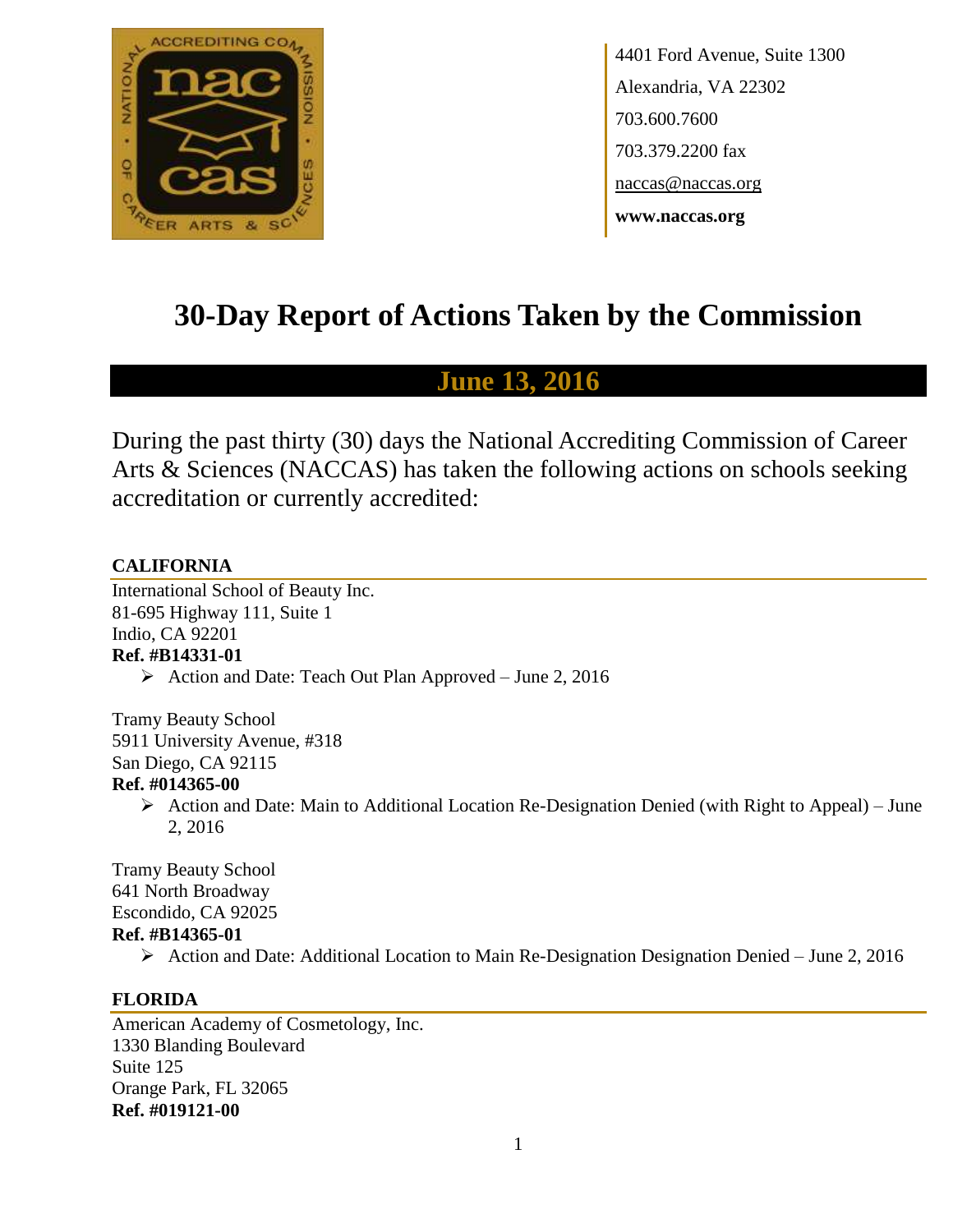- $\triangleright$  Action and Date: Change of Control, with Addition of Alternate Names and Change of Alternate Name Approved with Stipulations and a Note – June 2, 2016
- Previous Ownership: American Academy of Cosmetology, Inc. 100% Mr. Gary Carroll 100%
- New Ownership: Florida Association Management Operations Service, LLC DBA – FAMOS, LLC 100% Richard Wallace 100%
- Previous Alternate Names for Main Campus: None
- New Alternate Name for Main Campus: American Academy

American Academy of Cosmetology – Delray Beach 14610 South Military Trail Suite G-4 Delray Beach, FL 33445 **Ref. #P19121-01**

- Action and Date: Action and Date: Change of Control, with Addition of Alternate Names and Change of Alternate Name Approved with Stipulations and a Note – June 2, 2016
- Previous Ownership: American Academy of Cosmetology, Inc. 100% Mr. Gary Carroll 100%
- New Ownership: Florida Association Management Operations Service, LLC DBA – FAMOS, LLC 100% Richard Wallace 100%
- Previous Alternate Names for Additional Location: American Academy of Cosmetology American Academy
- New Alternate Names for Additional Location: American Academy – Delray Beach

# **ILLINOIS**

Canella School of Hair Design 4217 West North Avenue Chicago, IL 60639 **Ref. #023112-00**

Action and Date: Teach Out Plan Approved – June 2, 2016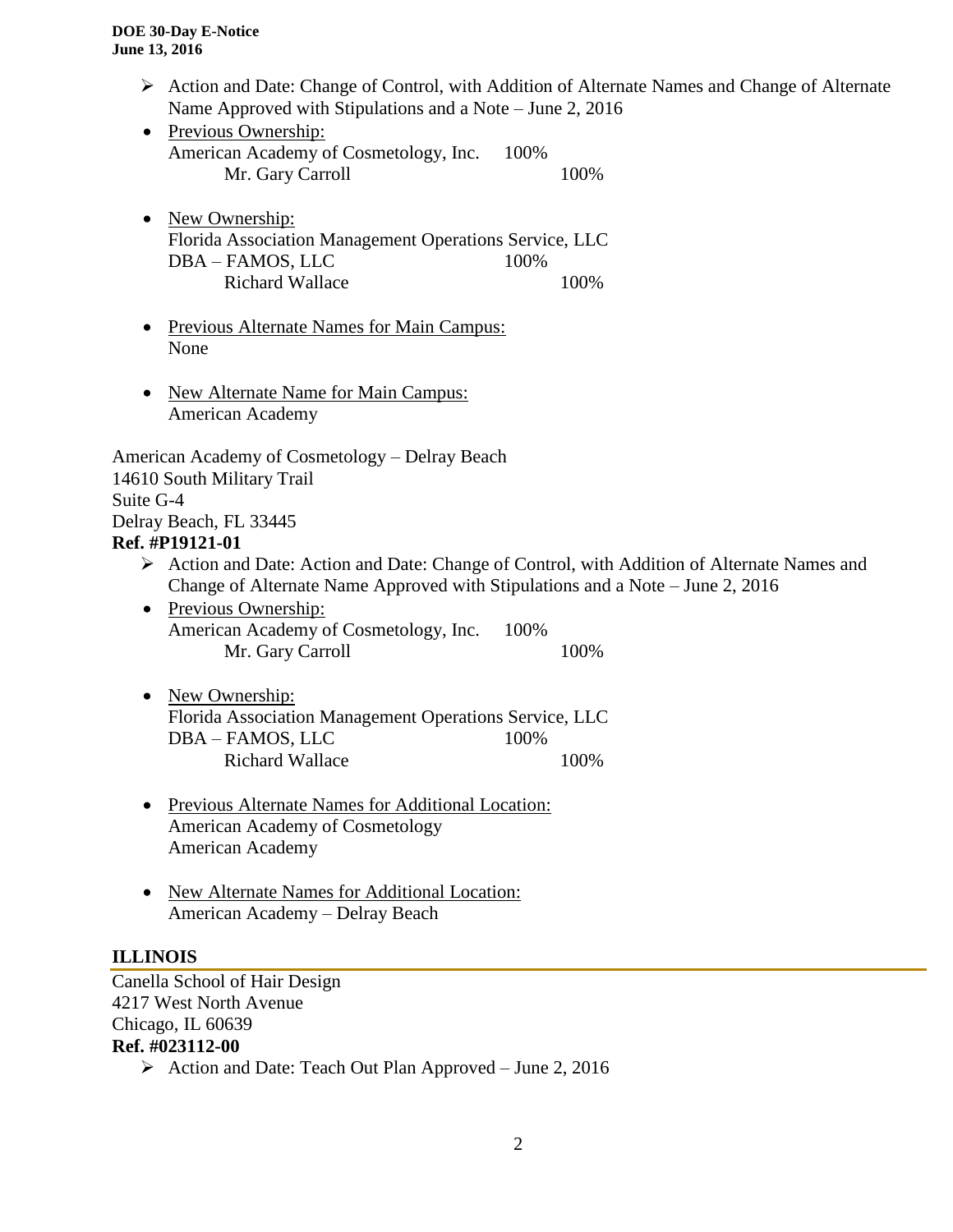**DOE 30-Day E-Notice June 13, 2016**

Hairmasters Institute of Cosmetology, Inc. 506 South McClun Street Bloomington, IL 61701 **Ref. #023150-00**

Action and Date: Teach Out Plan Approved with a Directive – June 2, 2016

Paul Mitchell The School Bradley 1600 North State Route 50 Room 522 Bourbonnais, IL 60914

# **Ref. #023152-00**

- Action and Date: Addition of New Program Approved with a Stipulation June 2, 2016
- New Program: Barber 1500 Clock Hours

Paul Mitchell The School Tinley Park 18454 West Creek Drive Tinley Park, IL 60477 **Ref. #B23152-01**

- $\triangleright$  Action and Date: Addition of New Program Approved with a Stipulation June 2, 2016
- New Program: Barber 1500 Clock Hours

Tricoci University of Beauty Culture, LLC 751 East Park Avenue Libertyville, IL 60048 **Ref. #023170-00**

- Action and Date: Addition of New Program Approved June 2, 2016
- New Program: Barber Teacher 1000 1000 Clock Hours

Tricoci University of Beauty Culture, LLC 6458 N. Sheridan Rd. Chicago, IL 60626 **Ref. #B23166-01**

- Action and Date: Addition of New Program Approved June 2, 2016
- New Program: Barber Teacher 1000 1000 Clock Hours

# **LOUISIANA**

Louisiana Academy of Beauty 550 East Laurel Eunice, LA 75035 **Ref. #028064-00**

Action and Date: Disaster Business Plan Approved with a Directive – June 3, 2016

# **MISSOURI**

Missouri College of Cosmetology North – Bolivar 1215 East Mt. Gilead Road Bolivar, MO 65613 **Ref. #B35091-02**

 $\triangleright$  Action and Date: Teach Out Plan Approved – June 2, 2016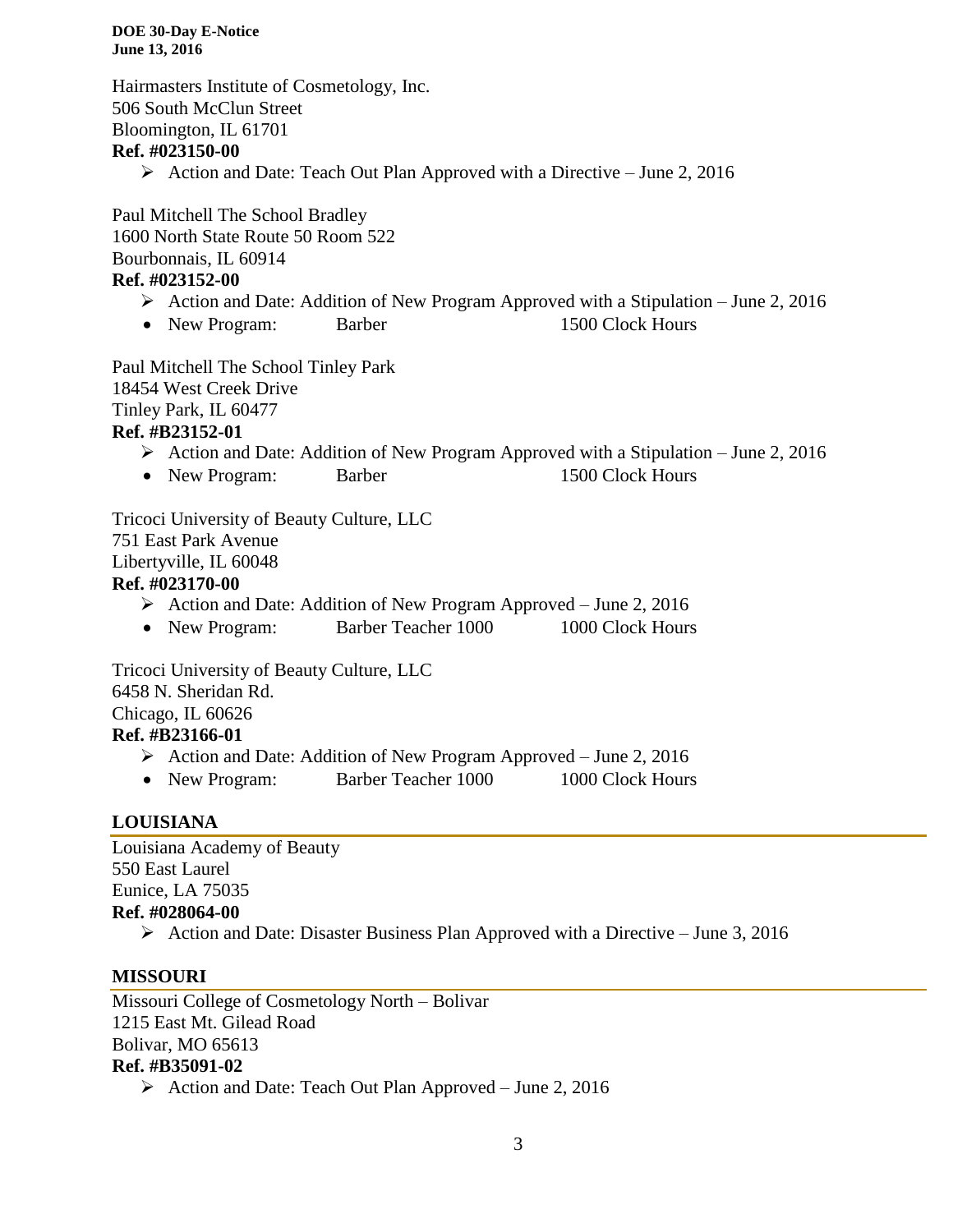**DOE 30-Day E-Notice June 13, 2016**

#### **NEW JERSEY**

The Salon Professional Academy 4985 Stelton Road South Plainfield, NJ 07080 **Ref. #040049-00**

# $\triangleright$  Action and Date: Addition of New Program Approved with Stipulations – June 2, 2016

- 
- New Program: Barber 900 Clock Hours

#### **WISCONSIN**

Empire Beauty School 1034 Manitowoc, WI 54220 **Ref. #B42071-07**

 $\triangleright$  Action and Date: Teach Out Plan Approved – June 2, 2016

### **To The Following:**

# **United States Department of Education**

- **Ms. Kathleen Hochhalter- Special Assistant-- Administrative Actions & Appeals Division**
- **Ms.** Susan Crim-Director-- Administrative Actions  $\&$  Appeals Division
- **Department of Education Accreditation Division- USDOE-- Washington, DC**
- Ms. Cathy Sheffield- Accreditation & State Liaison Office-- USDOE--- Washington, DC
- **Ms. Rachael Shultz- Accreditation and State Liaison Office-- USDOE --- Washington, DC**
- **Ms. Lauren Pope- Administrative Actions and Appeals Services Group-- Washington, DC**
- Ms. Patrice Fleming- Team Leader-- School Participation Team--- Boston/New York
- Ms. Betty Coughlin- Area Case Director-- School Participation Team--- Boston/New York
- **MS. Tracy Nave-Team Leader-- School Participation Team--- Boston/New York**
- Mr. Christopher Curry- Team Leader-- School Participation Team--- Boston/New York
- **Ms. Martina Fernandez-Rosario- Acting Area Case Director-- School Participation---**
- San Francisco/Seattle
- Ms. Kerry O'Brien- Team Leader-- School Participation Team--- Denver
- **Mr. Michael Frola- Area Case Director-- School Participation Team--- Philadelphia**
- Ms. Nancy Paula Gifford- Area Case Director-- School Participation Team--- Philadelphia
- **Ms.** Sherrie Bell- Compliance Manager—School Participation Team--- Philadelphia
- Mr. Jesus Moya- Team Leader-- School Participation Team--- Dallas
- Ms. Kim Peeler- Team Leader-- School Participation Team--- Dallas
- **Ms. Cynthia Thorton- Area Case Director for Region 6-- School Participation Team--- Dallas**
- Mr. Christopher Miller- Team Leader-- School Participation Team--- Atlanta
- **Ms. Vanessa Dillard Compliance Manager School Participation Team --- Atlanta**
- **Mr. Ralph Lobosco- Area Case Director-- School Participation Team--- Kansas City**
- Mr. Douglas Parrott- Area Case Director-- School Participation Team--- Chicago/Denver
- **Ms. Carolyn White- Team Director-- School Participation Team--- South Central**

# **Accreditors**

- **Mr. Bill Larkin- Executive Director-- ACCET**
- **Mr. Michale McComis, Ed.D.- Executive Director-- ACCSC**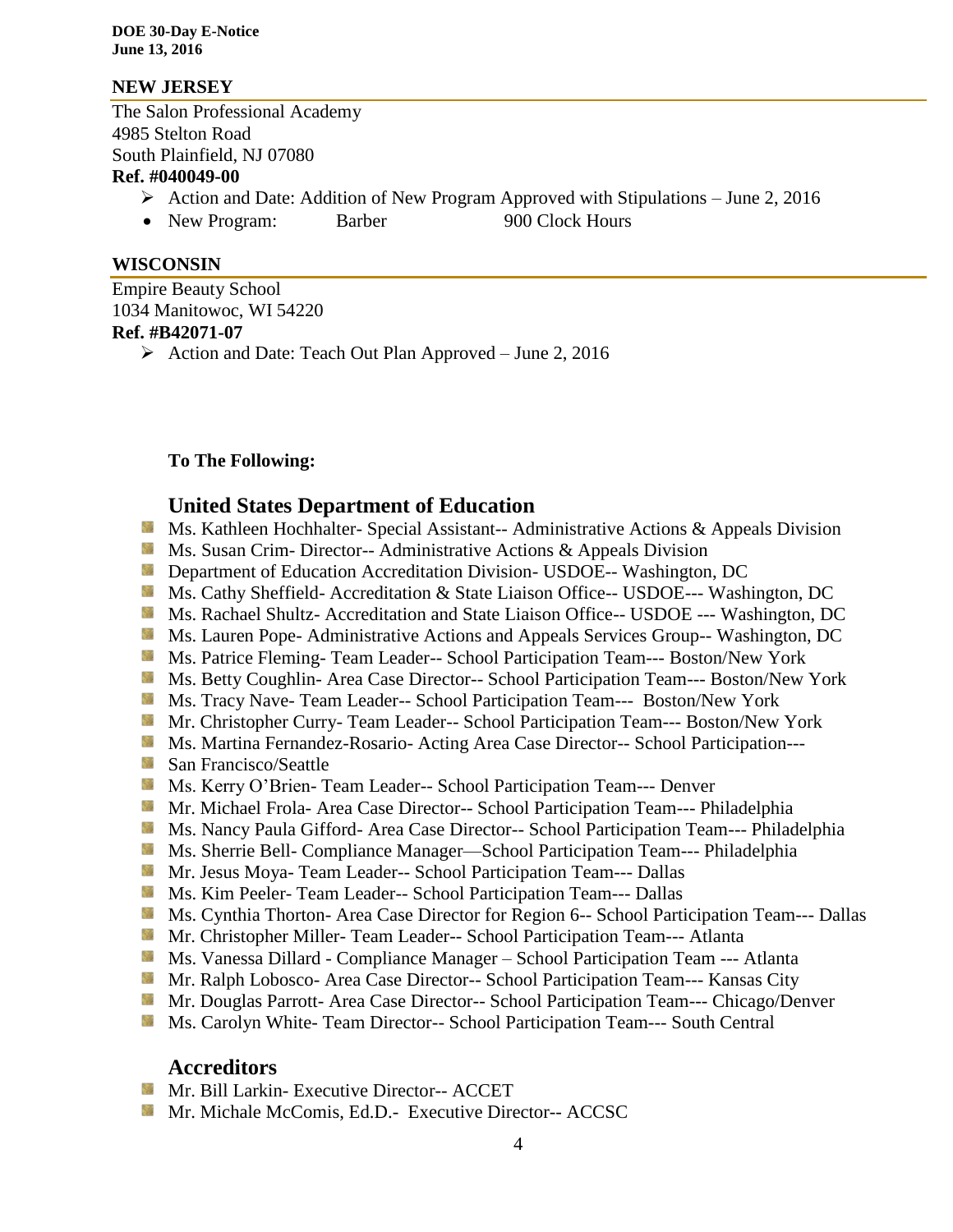- **Mr.** Albert Gray, Ph.D.- Executive Director-- ACICS
- **Dr.** Gary Puckett- Executive Director-- COE

### **State Authorities**

- **Mr. Bob McKee- AL State Board of Cosmetology-- Montgomery, AL**
- Ms. Theresa Bunch- AZ State Board of Cosmetology-- Tempe, AZ
- Ms. Kelli Kersey- AR Department of Health (Section Chief, Cosmetology)-- Little Rock, AR
- Mr. Charles Kirkpatrick- AR State Board of Barber Examiners-- Little Rock, AR
- Ms. Kristy Underwood- CA Board of Barbering & Cosmetology-- Sacramento, CA
- Ms. Christine Jones- CA Board of Barbering & Cosmetology-- Sacramento, CA
- Ms. Leeza Rifredi Licensing Manager BPPE--CA
- Ms. Joanne Wenzel Bureau Chief BPPE—CA
- $M_s$  Ms. Yvette Johnson Enforcement Chief BPPE CA
- Ms. Pamela Goens- CO Office of Barber & Cosmetology Licensure-- Denver, CO
- Mr. Douglas Parrott- Area Case Director-- School Participation Team—Denver, CO
- Ms. Janet Brancifort- CT Examining Board for Barbers, Hairdressers, & Cosmeticians-- Hartford, CT
- **Ms.** Judy Letterman- DE Board of Cosmetology & Barbering-- Dover, DE
- **Mr. Clifford Cooks- DC Department of Consumer & Regulatory Affairs-- Washington, DC**
- Ms. Robyn Barineau- FL State Board of Cosmetology & Barbers Board-- Tallahassee, FL
- **Mr.** Josh Waters- GA State Board of Cosmetology & GA Board of Barbers-- Macon, GA
- **Ms. Margaret Guerrero- Guam Board of Barbering & Cosmetology-- Mangilao, Guam**
- **Ms. Laureen Kai- HI Barbering & Cosmetology Department-- Honolulu, HI**
- **Ms.** Tana Cory- ID Bureau of Occupational Licenses-- Boise, ID
- Ms. Valerie Fenske Idaho State Board of Education ID
- **MS. Keri Ginger- IL Department of Financial & Professional Regulation-- Springfield, IL**
- **MS.** Tracy Hicks- IN Professional Licensing Agency-- Indianapolis, IN
- Ms. Venus Vendoures Walsh Iowa Board of Cosmetology Arts & Sciences—Des Moines, IA
- Ms. Chiquita C. Coggs- KS State Board of Cosmetology-- Topeka, KS
- Mr. H.R. Vacek- KS State Barber Board-- Topeka, KS
- **Mr.** Charles Lykins- KY Board of Hairdressers & Cosmetologists-- Frankfort, KY
- **Mr. Steven Young- LA State Board of Cosmetology-- Baton Rouge, LA**
- **Ms. Latrice Matthews- LA Board of Barber Examiners-- Baton Rouge, LA**
- **Ms. Geraldine Betts- ME Office of Professional & Occupational Regulation-- Augusta, ME**
- Ms. Kristina Morin ME Office of Professional & Occupational Regulation—Augusta, ME
- **Mr.** Robert Wood- MD State Board of Cosmetologists-- Baltimore, MD
- **Maryland State Board of Barbers- Baltimore, MD**
- Sandra Velasquez- MA Board of Cosmetology-- Boston, MA
- Ms. Mary Jayne Fay, Ed.D.- MA Department of Education-- Malden, MA
- Ms. Linda Clewley- MI State Board of Cosmetology-- Lansing, MI
- Ms. Gina Stauss- MN Board of Cosmetologist Examiners-- Minneapolis, MN
- **Minnesota Board of Cosmetologists Examiners –Minneapolis, MN**
- **Ms.** Cynthia Johnson-MS State Board of Cosmetology--Jackson, MS
- Ms. Emily Carroll- MO State Board of Cosmetology-- Jefferson City, MO
- Mr. Dennis Clark- MT Board of Barbers & Cosmetologists-- Helena, MT
- **Ms. Kris Chiles- NE State Board of Cosmetology Examiners-- Lincoln, NE**
- Nebraska Board of Barber Examiners- Lincoln, NE
- **Ms. Nadine Griego- NV State Board of Cosmetology-- Las Vegas, NV**
- Mr. Gary Landry NV State Board of Cosmetology Las Vegas, NV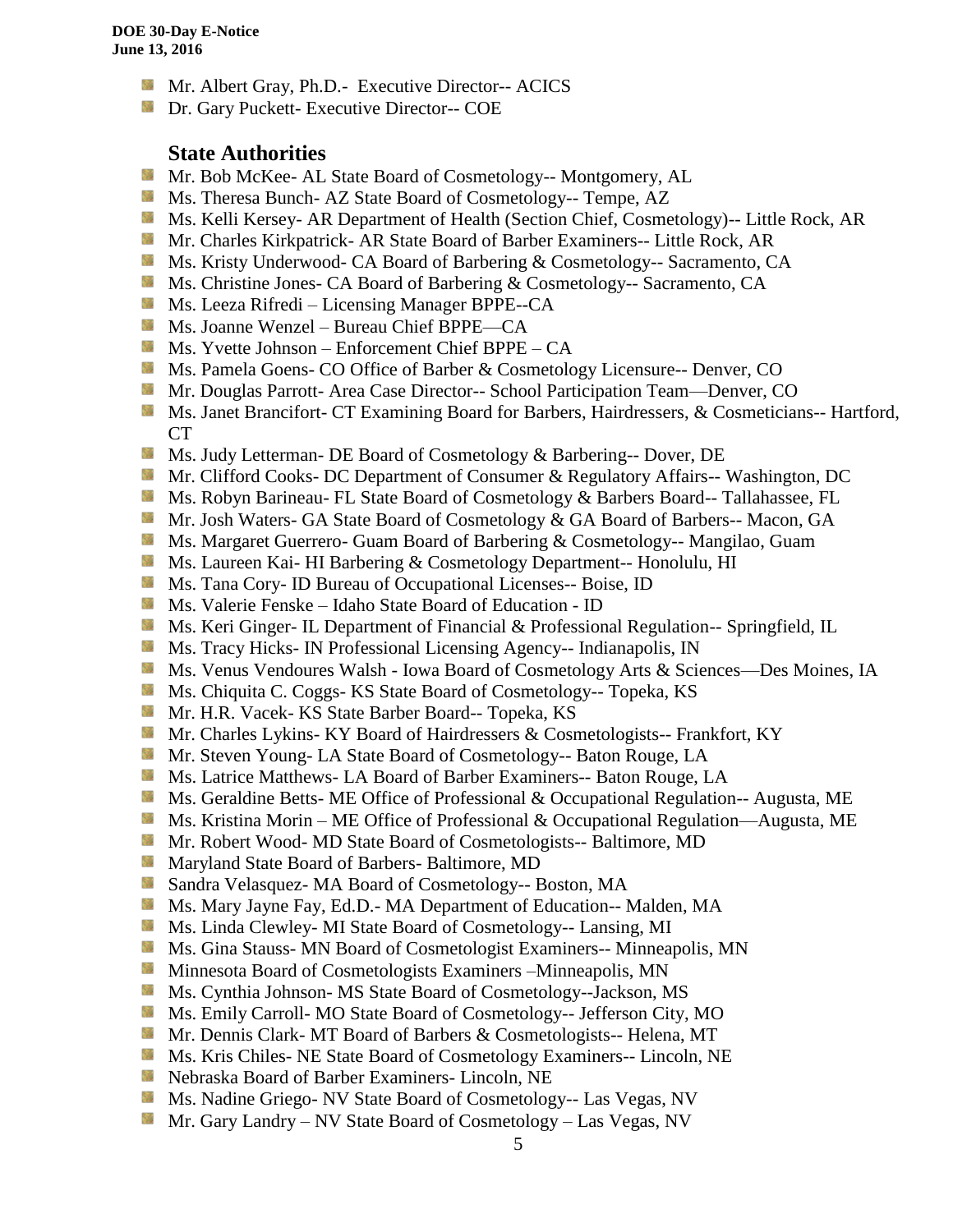- **Mr.** Adam Higginbotham NV State Board of Cosmetology Las Vegas, NV
- **Nevada State Board of Massage Therapy- Las Vegas, NV**
- **Ms. Kathryn Wantuck- NH State Board of Barbering, Cosmetology, and Esthetics-- Concord, NH**
- **Mr. Jay Malanga- NJ Board of Cosmetology & Hairstyling-- Newark, NJ**
- Ms. Antoinette Griego- NM State Board of Barbers & Cosmetologists-- Santa Fe, NM
- **Ms. Kathleen McCoy- NY Department of State-Division of Licensing Services-- Albany, NY**
- **MS. Ruth Singer- NY State Education Department-Bureau of Proprietary School Supervision--**Albany, NY
- **Ms.** Lynda Elliott- NC State Board of Cosmetic Art Examiners- Raleigh, NC
- **Mr. Wayne Mixon North Carolina Board of Barber Examiners- Raleigh, NC**
- **MS.** Sue Meier- ND State Board of Cosmetology-- Bismarck, ND
- Ms. Tona Stevenson- North Dakota State Board of Barber Examiners-- Dickenson, ND
- Mr. Ed Highley Ohio State Barber Board OH
- Ms. Lori Pearson Ohio State Board of Cosmetology-- Grove City, OH
- **Ms. Sherry Lewelling- OK Board of Cosmetology-- Oklahoma City, OK**
- **Ms. Samantha Patnode- OR Health Licensing Agency-- Salem, OR**
- **Mr. Juan Baez-Arevalo** Director of Private Post Secondary Education Oregon Higher Education Coordinating Commission- OR
- **MS.** Helen Dunford Higher Education Coordinating Commission OR
- **Ms. Kelly Diller- PA State Board of Cosmetology-- Harrisburg, PA**
- Mr. Juan Bigio Ramos, Ph.D.- PR General Council of Education-- San Juan, PR
- Ms. Maureen Slowik Board Administrator-RI State Board of Barbering & Hairdressing--Providence, RI
- Ms. Theresa Richardson- SC Board of Barber Examiners-- Columbia, SC
- **Ms. Kathryn Boyd- SD Cosmetology Commission-- Pierre, SD**
- **Ms. Roxana Gumucio- TN Board of Cosmetology-- Nashville, TN**
- **Mr. William Kuntz Jr., TX Department of Licensing & Regulation, Austin, TX**
- **Ms.** Allyson Pettley Division of Occupational and Professional Licensing-- Salt Lake City, UT
- **Ms. Carla Preston- VT Office of Professional Regulation-- Montpelier, VT**
- Mr. William Ferguson II- VA Board for Barbers & Cosmetology-- Richmond, VA
- **Ms. Zelda Williams- VA Board for Barbers & Cosmetology-- Richmond, VA**
- Mr. Russell Sonmore VA WA workforce Training and Education Coordinating Board VA  $\&$ WA
- Ms. Eleni Papadakis WA Workforce Training and Education Coordinating Board, WA
- **Ms. Susan Colard- WA Department of Licensing-Consumer Affairs-- Olympia, WA**
- Ms. Amanda Smith- Executive Director-- WV Board of Barbers & Cosmetologist--- Dunbar, WV
- **Ms.** Angela Arrington- WI Barbering & Cosmetology Board-- Madison, WI
- Mr. Aaron Knautz- WI Massage Therapy & Bodywork Therapy Affiliated Credentialing Board--Madison, WI
- Ms. Betty Abernethy- WY State Board of Cosmetology-- Cheyenne, WY

# **State Massage Therapy Higher Education Authorities**

- **Mr. Keith Warren- AL Board of Massage Therapy-- Montgomery, AL**
- **Ms. Kathleen Phillips- AZ State Board of Massage Therapy-- Phoenix, AZ**
- Ms. Marilyn L. Graham- AR State Board of Massage Therapy--Little Rock, AR
- **Ms. Chelle Martin- FL Dept. of Health-Division of Medical Quality-- Tallahassee, FL**
- **Mr. Ross Miller- IN Commission on Proprietary Education-- Indianapolis, IN**
- **Nevada State Board of Massage Therapy Las Vegas, NV**
- **Mr. George Hebert- NJ Massage Board-- Newark, NJ**